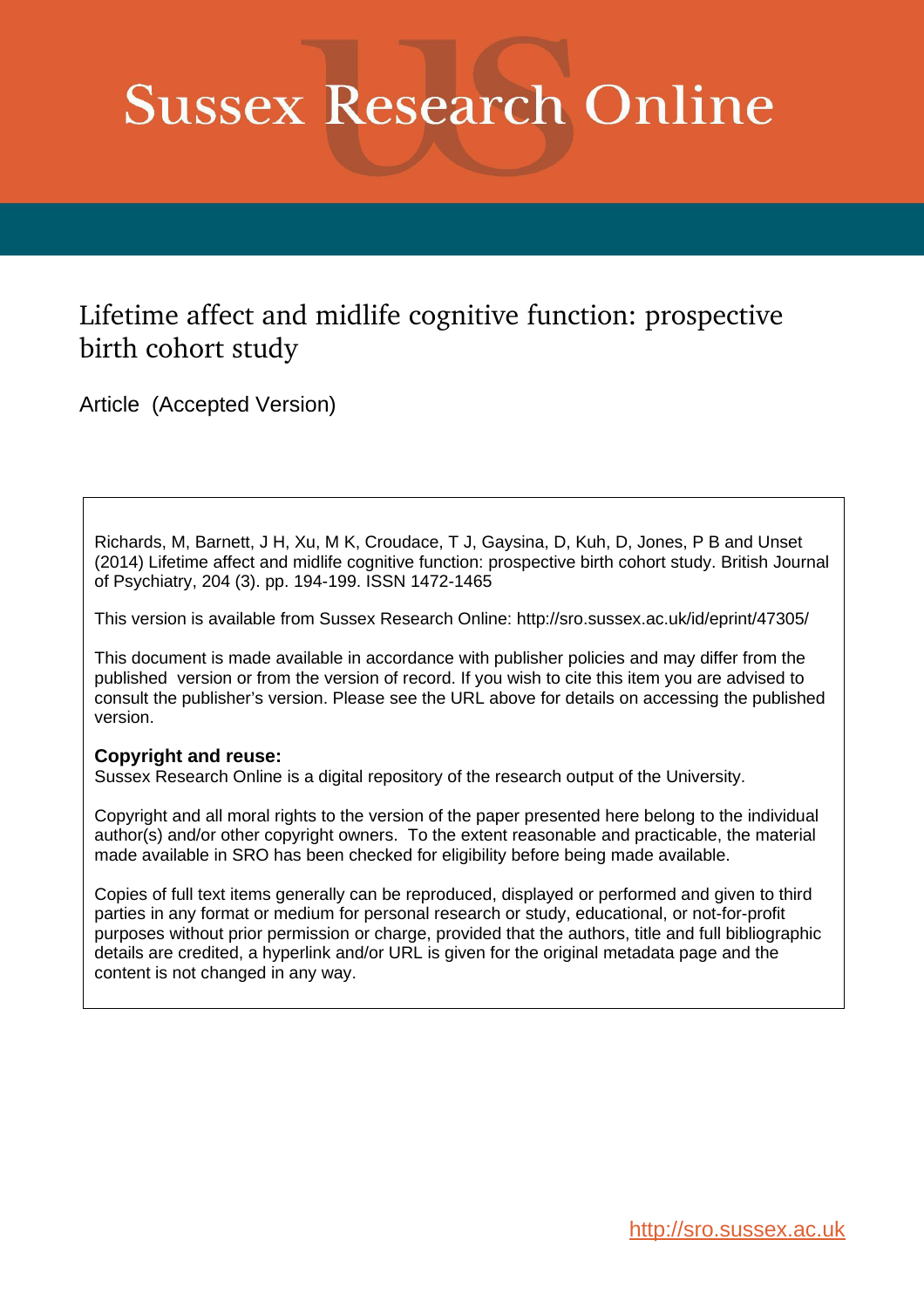



## **cohort study Lifetime affect and midlife cognitive function: prospective birth**

[10.1192/bjp.bp.113.128942](http://bjp.rcpsych.org/) BJP published online December 19, 2013 Access the most recent version at DOI: National Survey of Health and Development scientific and data collection team M. Richards, J. H. Barnett, M. K. Xu, T. J. Croudace, D. Gaysina, D. Kuh, P. B. Jones and the MRC

| <b>References</b>                     | This article cites 0 articles, 0 of which you can access for free at:<br>http://bip.rcpsych.org/content/early/2013/11/21/bjp.bp.113.128942#BIBL |
|---------------------------------------|-------------------------------------------------------------------------------------------------------------------------------------------------|
| <b>Reprints/</b><br>permissions       | To obtain reprints or permission to reproduce material from this paper, please write to <b>permissions@rcpsych.ac.uk</b>                        |
| P < P                                 | Published online 2013-12-19T00:05:18-08:00 in advance of the print journal.                                                                     |
| You can respond<br>to this article at | http://bjp.rcpsych.org/cgi/eletter-submit/early/2013/11/21/bjp                                                                                  |
| <b>Downloaded</b><br>from             | http://bjp.rcpsych.org/ on January 3, 2014<br>Published by The Royal College of Psychiatrists                                                   |

digital object identifier (DOIs) and date of initial publication. indexed by PubMed from initial publication. Citations to Advance online articles must include the final publication). Advance online articles are citable and establish publication priority; they are appeared in the paper journal (edited, typeset versions may be posted when available prior to Advance online articles have been peer reviewed and accepted for publication but have not yet

**[http://bjp.rcpsych.org/site/subscriptions/](http://bjp.rcpsych.org//site/subscriptions/)** To subscribe to The British Journal of Psychiatry go to: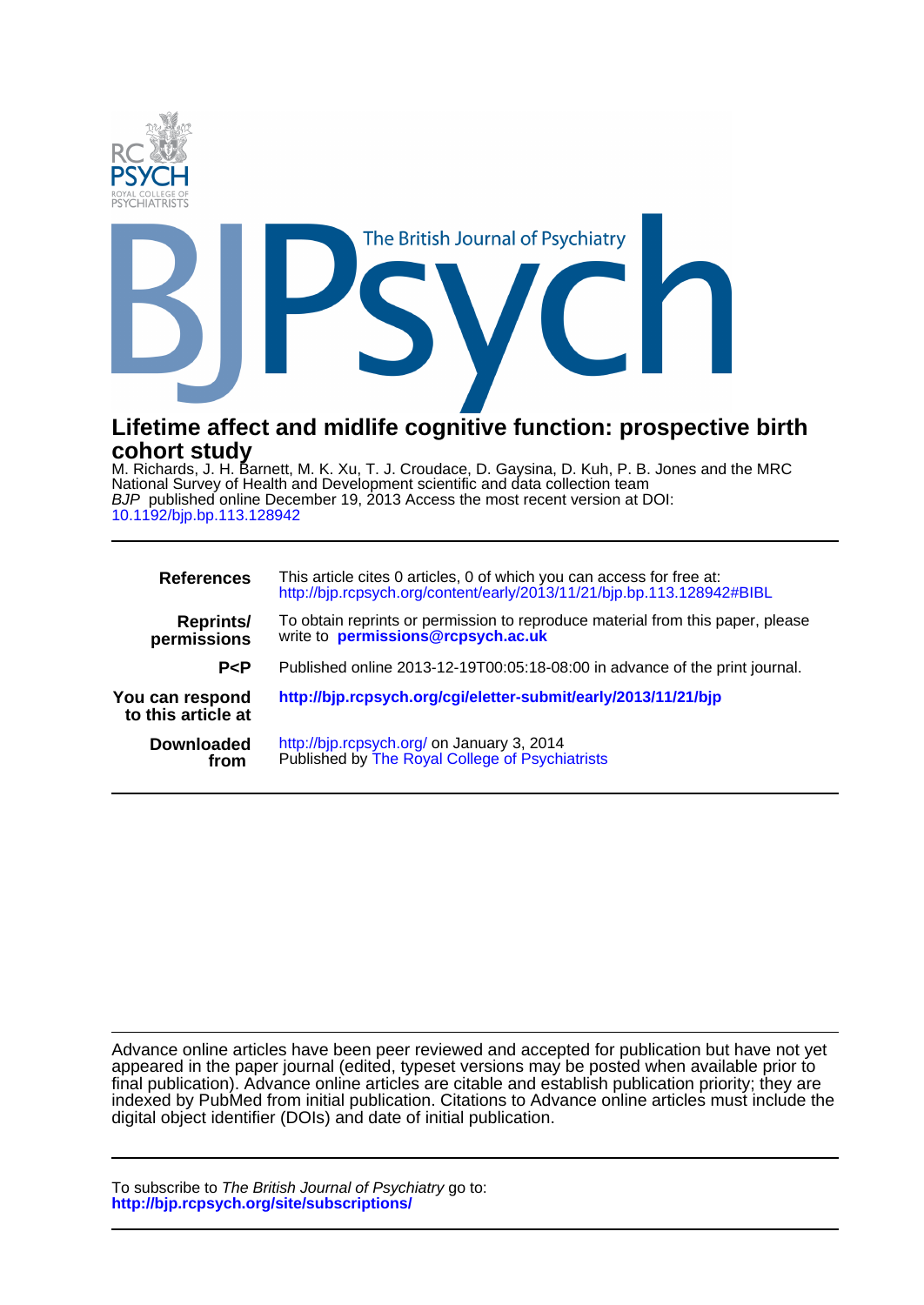# Lifetime affect and midlife cognitive function: prospective birth cohort study

M. Richards, J. H. Barnett, M. K. Xu, T. J. Croudace, D. Gaysina, D. Kuh, P. B. Jones and the MRC National Survey of Health and Development scientific and data collection team

#### Background

Recurrent affective problems are predictive of cognitive impairment, but the timing and directionality, and the nature of the cognitive impairment, are unclear.

#### Aims

To test prospective associations between life-course affective symptoms and cognitive function in late middle age.

#### Method

A total of 1668 men and women were drawn from the Medical Research Council National Survey of Health and Development (the British 1946 birth cohort). Longitudinal affective symptoms spanning age 13–53 years served as predictors; outcomes consisted of self-reported memory problems at 60–64 years and decline in memory and information processing from age 53 to 60–64 years.

#### Results

Regression analyses revealed no clear pattern of association between longitudinal affective symptoms and decline in

Studies suggest that affective problems are associated with cognitive decline in later life. In a recent systematic review of 51 studies, depression in particular was associated with increased risk of dementia (where specified, mostly Alzheimer's disease but also vascular dementia); with evidence of a dose–response effect in regard to frequency and severity, and a smaller number of studies also implicating bipolar disorder.<sup>1</sup> In addition, some studies suggest that depression predicts mild cognitive impairment, although design inconsistencies (such as the nature of the sample and length of follow-up) have resulted in conflicting findings for this outcome.<sup>2</sup>

There are at least three possible scenarios underlying these associations:1–3 anxiety and depression directly cause cognitive impairment, or at least lower the threshold for its manifestation (such as through glucocorticoid neurotoxicity or through social pathways to lower cognitive reserve); anxiety and depression are emotional responses to emerging cognitive impairment; anxiety and depression are risk indicators, being a manifestation of a shared neuropathological substrate that underlies both cognitive decline and mood disturbance. Long-term prospective studies lend weight to the first scenario, since depressive symptoms in midlife, particularly recurrent symptoms, are shown to precede dementia onset by decades.4,5 However, there are important uncertainties that require investigation: (a) timing: depression shows continuity over the life course,<sup>6,7</sup> so it is likely that this risk begins early and is cumulative, yet this has not been studied in this context; furthermore, since most studies in this area have been conducted on old age samples it is unclear whether associations with cognition are already evident before this stage of the life course (a reasonable possibility if depression predicts mild cognitive impairment); (b) causal direction: lower childhood cognition is associated with higher frequency of adult affective symptoms, $8-15$ 

cognitive test scores, after adjusting for gender, childhood cognitive ability, education and midlife socioeconomic status. In contrast, affective symptoms were strongly, diffusely and independently associated with self-reported memory problems.

#### Conclusions

Affective symptoms are more clearly associated with self-reported memory problems in late midlife than with objectively measured cognitive performance.

#### Declaration of interest

P.B.J. has received research grant support from GlaxoSmithKline, a speaker's honorarium from Eli Lilly and is a co-inventor of patent PCT/GB2005/003279 (methods for assessing psychotic disorders). J.H.B. is an employee of Cambridge Cognition Ltd, and is a co-inventor of patent PCT/GB2005/003279 (methods for assessing psychotic disorders).

so the association between recurrent depressive symptoms and cognitive decline may reflect an even longer-standing effect of poor cognitive development; (c) type of cognition affected: emotional status may be a better predictor of self-reported memory problems than of tested cognitive performance.<sup>16–18</sup>

Addressing these uncertainties, the Medical Research Council (MRC) National Survey of Health and Development (NSHD), the oldest of the UK birth cohorts, provides a unique opportunity to test associations between lifetime affective problems in terms of poor emotional adjustment and cognitive function in a cohort reaching retirement age, while controlling for childhood cognition as well as other potential confounders. We hypothesised that a lifelong pattern of affective symptoms is associated with a faster rate of cognitive decline in late middle age, independently of level of childhood cognition and other key confounders.

#### Method

#### **Participants**

The MRC NSHD originally consisted of a socially stratified sample of 5362 children born within marriage in 1 week in March 1946 in England, Scotland and Wales.<sup>19</sup> Of these, the study team was still in contact with 3163 prior to the most recent assessment, conducted between 2006 and 2011 when survey members were aged 60–64 years (henceforth 60+ years). Contact was not attempted for the remaining 2199 (718 deaths, 567 living abroad, 594 prior refusals and 320 permanently lost).

The most recent data collection began with a postal questionnaire sent to the target 3163 sample.<sup>20</sup> This was followed by an invitation to an assessment by trained nurses at one of six clinical research facilities (based in Cardiff, Birmingham, Edinburgh,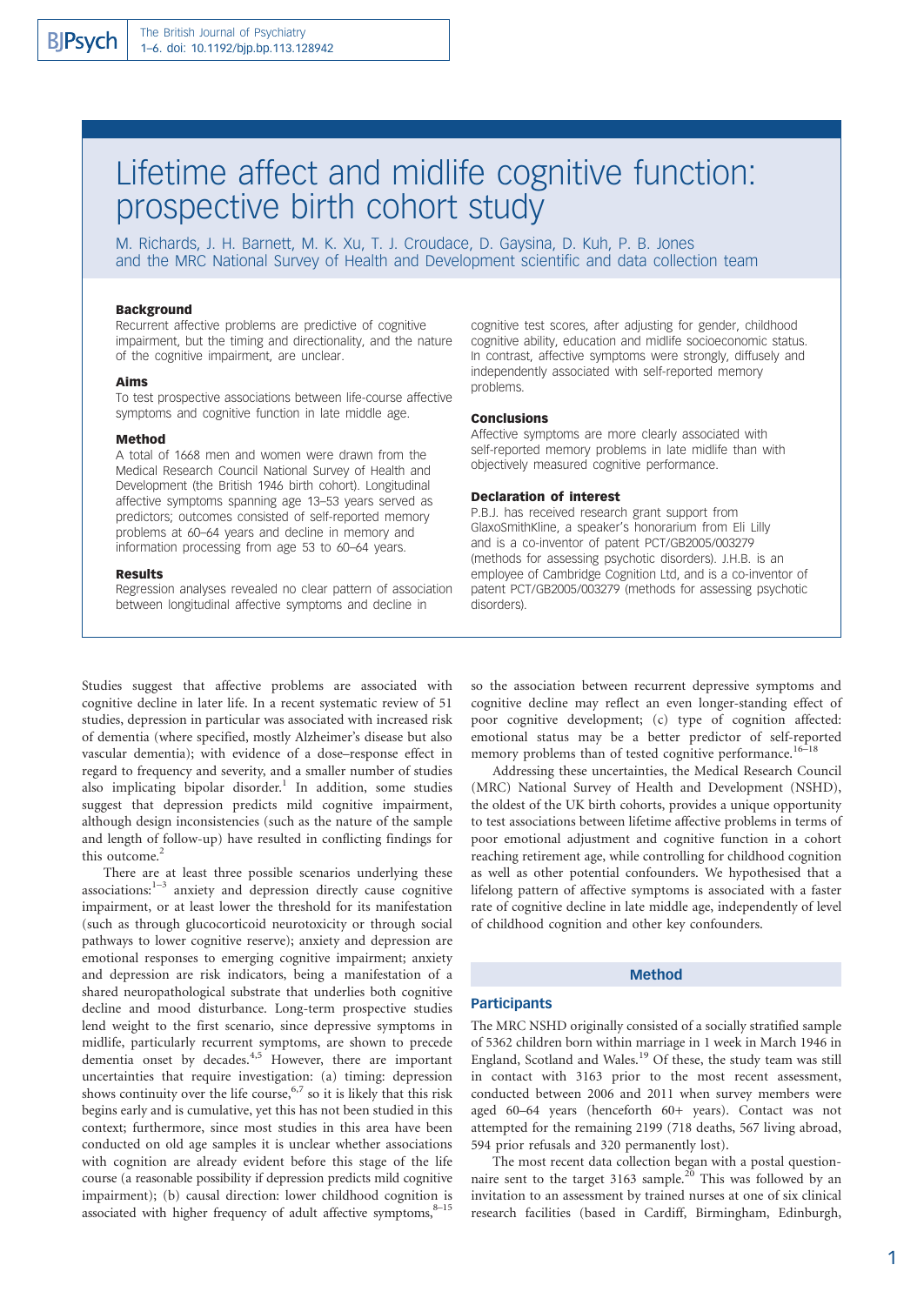London (at University College London and St Thomas' hospitals) and Manchester) or, if preferred, at a home visit. This was supplemented by a further questionnaire sent ahead to those who agreed to a clinic or home visit. These questionnaires, along with additional questions asked by the nurses, updated information on general health, household composition, family structure, socioeconomic status, daily function, life events and lifestyle. Of the target sample of 3163, 2661 (84%) provided some information, of whom 2229 (70%) completed either a clinic visit  $(n = 1690)$  or a home visit  $(n = 539).^{21}$ 

The study protocol received ethical approval from the Greater Manchester Local Research Ethics Committee for the four English sites; the Scotland A Research Ethics Committee approved the data collection taking place in Edinburgh. Written informed consent was obtained from the participants at each stage of data collection.

#### Cognitive outcomes

At either the clinic or home visit participants undertook tests of memory and information processing previously given at ages 53  $years<sub>1</sub><sup>22</sup>$  and based on widely used task paradigms. The memory task consisted of a 15-item word learning task devised by the NSHD. Each word was shown for 2 s. When all 15 words were shown the study member was asked to write down as many of these as possible, in any order. The total number of words correctly recalled over three identical trials was summed to provide an overall score for short-term verbal memory (maximum 45). After a 1 min processing speed task (see below), an uncued delayed free recall trial was administered. Processing speed was assessed by a visual search task, where study members were required to cross out the letters P and W, randomly embedded within a page of other letters, as quickly and accurately as possible within 1 min. Search speed was represented by the position reached at the end of this interval (maximum 600) and search accuracy was represented by the number of target letters correctly crossed out within this interval (maximum 84). Cognitive impairment was defined as performance at least 1 standard deviation below the mean for each of these test scores. In addition to cognitive test performance, self-reported memory impairment was defined as answering 'often' or 'very often' to experiencing problems over the past 12 months with at least one of: finding the right word; remembering things; remembering where something was put.

#### Lifetime affective measures

A life-course mental health phenotype based on longitudinal latent class analysis of measures at ages 13, 15, 36, 43 and 53 years is available in NSHD. This characterises propensity for anxiety and depression throughout the period over these years as a parsimonious number of profiles,<sup>6</sup> the validity of which has been demonstrated through associations with early developmental indicators.<sup>7</sup> At ages 13 and 15 years teacher ratings of behaviour and emotionality were obtained using a forerunner of the Rutter A scale;<sup>23</sup> relevant items referred to anxiety, timidity, fearfulness, diffidence and avoidance of attention. Frequency and severity of common symptoms of depression and anxiety were also assessed in adulthood, with the Present State Examination (PSE) at 36 years,<sup>24</sup> the Psychiatric Symptom Frequency scale (PSF) at 43 years,  $^{25}$  and the 28-item General Health Questionnaire (GHQ-28) at age 53 and  $60+<sup>26</sup>$  All of these measures except the GHQ-28 at 60+ were used to characterise the longitudinal profiles of affective symptoms (Fig. 1). Briefly, a single factor score representing symptoms of depression and anxiety with each of the above measurements was estimated after confirmatory factor analysis. Due to the skewed distributions of these scores, a categorical variable with four groups (absence of symptoms, occasional symptoms, moderate symptoms and severe symptoms) was defined at each age.

Longitudinal latent class analysis of these categorical variables identified six distinct profiles:<sup>7</sup> lifetime absence of symptoms (44.8% of sample), repeated moderate symptoms (33.6%), adult-onset moderate symptoms (11.3%), adolescent symptoms with good adult outcome (5.8%), adult-onset severe symptoms (2.9%) and repeated severe symptoms over the life course (1.7%). Because selection for non-missing covariate data (see below) resulted in a very small  $n$  for the repeated severe symptoms profile  $(n = 15)$ , these survey members were treated as missing data.

As an additional marker of affective problems, study members were asked about prescription use at ages 36, 43 and 53 years.<sup>27</sup> For the present study, use of anxiolytic (British National Formulary section 4.1.2) or antidepressant (British National Formulary section 4.3) medication at any of these ages (yes/no) was used as the indicator variable.<sup>28</sup>

#### Covariates

The following variables were treated as confounders: childhood cognitive ability, since this is associated with affective symptoms in this cohort,  $13,14$  with implications for reverse causality; educational attainment and midlife occupational social class, since these are well known to be associated with affective problems and cognitive function; and affective symptoms concurrent with the cognitive outcomes, measured by the GHQ-28, since this may

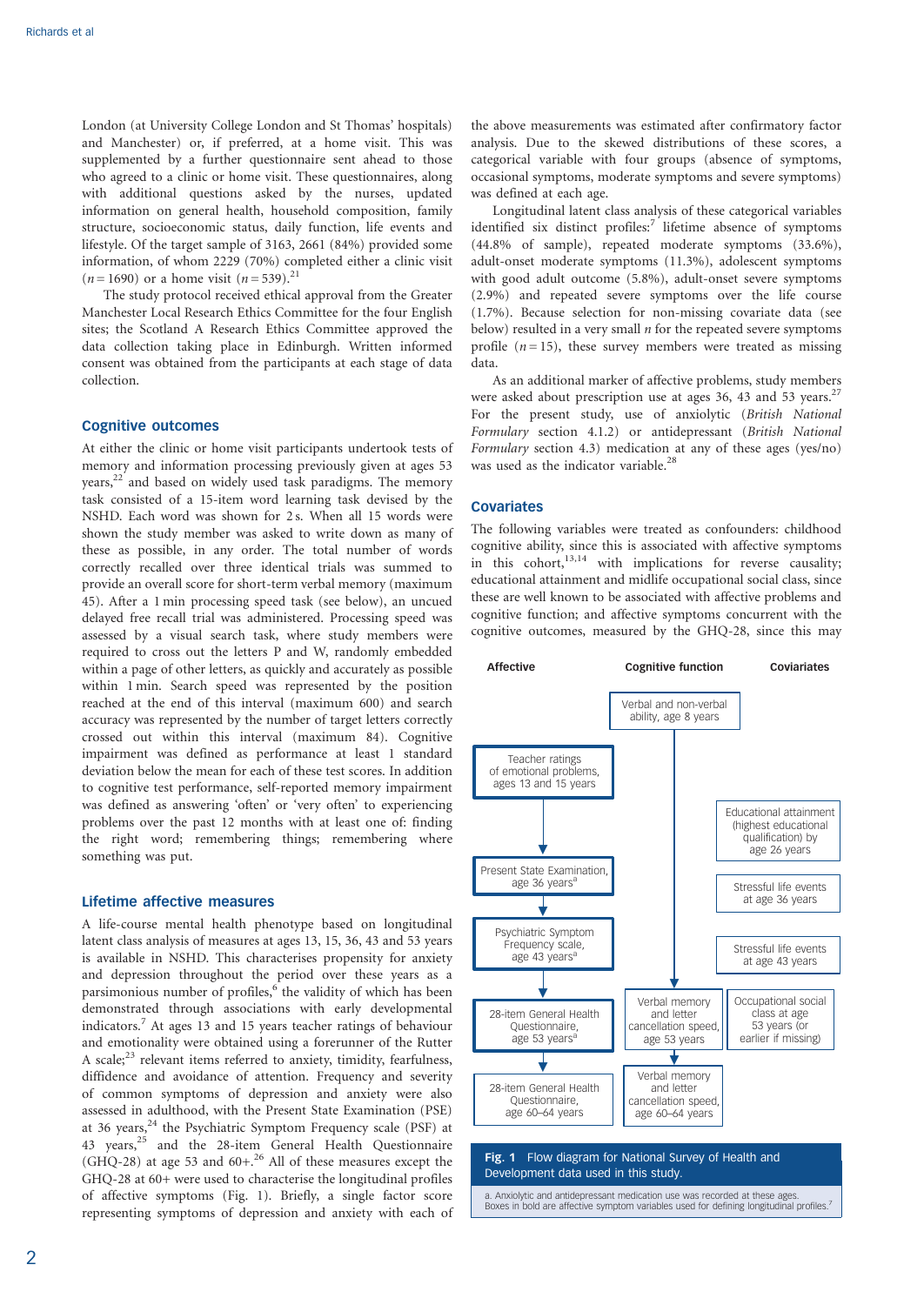part-account for any associations between the mental health profiles and memory at this age. Age at which the cognitive outcomes were tested (ranging from 60 to 64 years), and corresponding cognitive scores at 53 years (baseline for change; see Statistical analysis) were also adjusted.

Childhood cognitive ability at age 8 years was represented as the sum of four tests of verbal and non-verbal ability devised by the National Foundation for Educational Research.<sup>29</sup> These tests were (a) reading comprehension (selecting appropriate words to complete 35 sentences); (b) word reading (ability to read and pronounce 50 words); (c) vocabulary (ability to explain the meaning of 50 words); and (d) picture intelligence, consisting of a 60-item non-verbal reasoning test. Test–retest correlation coefficients indicated high reliability for each of these.<sup>29</sup> Educational attainment by age 26 years was dichotomised into those with advanced ('A level', taken during the final year of secondary/high school) or higher (university or equivalent) qualifications v. those below this level. Midlife occupational social class was used at age 53 years, or earlier than this if missing. This was coded according to the UK Registrar General, and dichotomised into manual v. non-manual.

To explore any associations between mental health and the cognitive outcomes, the possible role of stressful life events was investigated. Classification of these was based on previous work using NSHD,<sup>30</sup> which distinguished family, interpersonal and economic stressors in NSHD at ages 36 and 43 years that led to a life change from those that did not, since the former had stronger associations with mental health. For the present study these were summed over both ages and recoded into a single variable with three levels: (a) no event either reported or that led to a life change; (b) at least one event that led to a life change; (c) two or more events leading to a life change.

Preliminary analysis revealed that the gender mental health profile interaction was non-significant at the 5% level for all fully adjusted models (see below); gender was therefore used as a covariate rather than stratifying variable.

#### Statistical analysis

Linear regression was used to test associations between the mental health profiles and the memory outcomes as continuous variables, adjusting for the potential confounders (gender, childhood cognition, educational attainment, midlife occupational attainment, affective symptoms (GHQ-28) at the time of the outcomes, and age at testing of the latter). Logistic regression was used to test associations between the mental health profiles and cognitive impairment (1 standard deviation below the mean for test scores, and presence of self-reported memory impairment), also adjusting for the above potential confounders. For all multivariable analyses of cognitive test scores, conditional models of change were used to test associations between the mental health profiles and degree of cognitive decline by additionally adjusted for the corresponding continuous cognitive score at age 53 years. $^{22}$  For consistency with this, the analysis with

self-reported memory impairment as the outcome was adjusted for the delayed memory score at 53 years.

For all multivariable analyses, the mental health latent classes were entered as categorical variables, with lifetime absence of symptoms as the reference group. All other variables were entered as either continuous (childhood cognition and the GHQ-28 at 60+ years) or binary.

#### Results

A total of 1668 study members (53% of the target sample at 60+ years) had non-missing data for all variables incorporated in these analyses. Those without memory scores at age 60+ for any reason were more likely to be male, have less than advanced educational attainment, to be in a manual occupation in midlife, to have lower cognitive test scores at age 8 years and to have repeated severe affective symptoms (all  $P < 0.001$ ). However, there was no difference between those with and without cognitive scores at age 60+ and the total GHO-28 score at the same age  $(P=0.26)$ .

Table 1 shows mean cognitive test scores at 60+ by the mental health profiles. There was a tendency for those with adult-onset moderate symptoms to have higher scores, otherwise scores appeared to be broadly similar between the profiles.

Tables 2 and 3 show results of the multivariable regression analyses for cognitive test scores, as continuous measures (linear regression) and as impaired/unimpaired scores (logistic regression). No clear impression emerged from these analyses. If anything there was a trend towards those with affective symptoms showing lower odds of memory and search speed impairment, although these associations were not significant at the 5% level. The single exception was significantly better short-term memory in those with adolescent-onset problems with good adult outcome, compared with those without evidence of affective problems. This was observed with short-term memory as a continuous and a threshold score, but was not significant at the 5% level for delayed memory. These results were not substantially different when outcomes at 60–64 years only were used, i.e. without conditioning these on their corresponding age 53 scores (data not shown).

Table 4 shows the proportion of those with self-reported memory impairment within each mental health profile. Those with moderate (repeated and adult-onset) symptoms, and those with adult-onset severe symptoms, were more likely to report memory problems than those without symptoms, and those with adolescent-onset problems with good adult outcome. This was particularly pronounced for those with adult-onset severe symptoms. This table also shows odds of self-reported memory impairment by these profiles based in multivariable logistic regression. All mental health profiles were associated with this outcome at the 5% level or less, with the exception of those with adolescent-onset problems with good adult outcome. Those with adult-onset severe symptoms had nearly three times the odds of self-reported memory impairment compared with those without

| Table 1 Means and standard deviations for the cognitive test scores at 60+ years by the mental health profiles |                |                   |                |                     |                        |
|----------------------------------------------------------------------------------------------------------------|----------------|-------------------|----------------|---------------------|------------------------|
|                                                                                                                |                | Mean $(s.d.)$     |                |                     |                        |
|                                                                                                                | $\overline{n}$ | Short-term memory | Delayed memory | Letter search speed | Letter search accuracy |
| No signs/symptoms                                                                                              | 741            | 24.22 (6.04)      | 8.45(2.57)     | 263.69 (70.9)       | 24.59 (4.84)           |
| Repeated moderate symptoms                                                                                     | 466            | 24.17 (6.08)      | 8.43(2.53)     | 263.93 (70.52)      | 24.45 (4.82)           |
| Adult-onset moderate symptoms                                                                                  | 262            | 24.84 (6.06)      | 8.69(2.61)     | 275.62 (69.84)      | 25.33 (5.02)           |
| Adolescent-onset symptoms with good adult outcome                                                              | 142            | 24.27 (5.58)      | 8.5(2.33)      | 263.48 (75.05)      | 24.08 (4.79)           |
| Adult-onset severe symptoms                                                                                    | 57             | 24.14 (6.02)      | 8.42(2.82)     | 270.14 (66.35)      | 24.3 (4.9)             |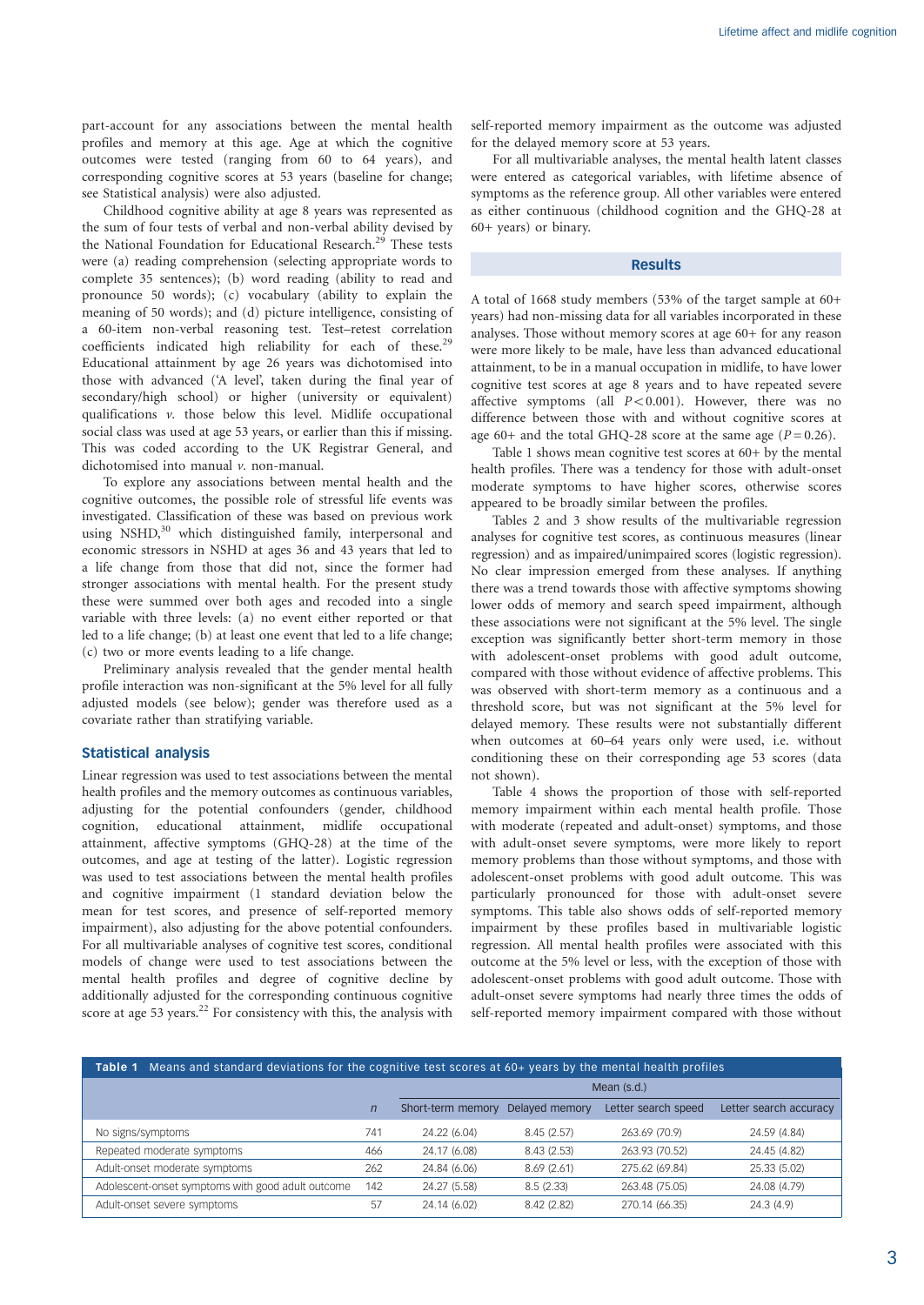| Table 2 Regression coefficients representing associations between mental health latent classes and memory at 60+ years <sup>a</sup>                                          |                            |      |                            |      |
|------------------------------------------------------------------------------------------------------------------------------------------------------------------------------|----------------------------|------|----------------------------|------|
|                                                                                                                                                                              | Short-term memory          |      | Delayed memory             | P    |
| Continuous score, <sup>b</sup> regression coefficient                                                                                                                        |                            |      |                            |      |
| No signs/symptoms                                                                                                                                                            | Reference                  |      | Reference                  |      |
| Repeated moderate symptoms                                                                                                                                                   | $0.06$ (-0.46 to 0.57)     | 0.83 | $-0.11$ ( $-0.38$ to 0.16) | 0.44 |
| Adult-onset moderate symptoms                                                                                                                                                | $-0.17$ ( $-0.79$ to 0.45) | 0.59 | $-0.05$ ( $-0.38$ to 0.27) | 0.75 |
| Adolescent-onset symptoms with good adult outcome                                                                                                                            | 0.93 (0.16 to 1.71)        | 0.02 | $0.36$ ( $-0.04$ to 0.77)  | 0.08 |
| Adult-onset severe symptoms                                                                                                                                                  | $0.53$ ( $-0.69$ to 1.74)  | 0.40 | $-0.06$ ( $-0.7$ to 0.57)  | 0.85 |
| Odds of impairment, <sup>c</sup> odds ratio (95% CI)                                                                                                                         |                            |      |                            |      |
| No signs/symptoms                                                                                                                                                            | Reference                  |      | Reference                  |      |
| Repeated moderate symptoms                                                                                                                                                   | 0.93 (0.64 to 1.35)        | 0.70 | 1.04 (0.71 to 1.53)        | 0.84 |
| Adult-onset moderate symptoms                                                                                                                                                | $0.82$ (0.5 to 1.32)       | 0.41 | 0.81 (0.49 to 1.34)        | 0.42 |
| Adolescent-onset symptoms with good adult outcome                                                                                                                            | $0.55$ (0.31 to 1.00)      | 0.05 | 0.58 (0.32 to 1.06)        | 0.08 |
| Adult-onset severe symptoms                                                                                                                                                  | $0.64$ (0.27 to 1.54)      | 0.32 | 1.16 (0.48 to 2.80)        | 0.73 |
| a All confficients are adjusted for gender childhood cognition educational attainment midlife occupational social class corresponding memory score at 53 years total 28-item |                            |      |                            |      |

a. All coefficients are adjusted for gender, childhood cognition, educational attainment, midlife occupational social class, corresponding memory score at 53 years, total 28-item<br>General Health Questionnaire (GHQ-28) score represent slower decline).

c. Odds ratios for scoring 1 standard deviation below the mean for each mental health latent class compared with those with no symptoms.

#### Table 3 Regression coefficients representing associations between mental health latent classes and visual search performance at  $60+$  years<sup>a</sup>

|                                                       | Search speed                     |      | Search accuracy            | P    |
|-------------------------------------------------------|----------------------------------|------|----------------------------|------|
| Continuous score, <sup>b</sup> regression coefficient |                                  |      |                            |      |
| No signs/symptoms                                     | Reference                        |      | Reference                  |      |
| Repeated moderate symptoms                            | $0.05$ ( $-6.96$ to 7.05)        | 0.99 | $-0.05$ ( $-0.56$ to 0.45) | 0.84 |
| Adult-onset moderate symptoms                         | $0.05$ ( $-8.40$ to 8.51)        | 0.99 | $0.04$ ( $-0.56$ to 0.65)  | 0.88 |
| Adolescent-onset symptoms with good adult outcome     | $3.72 (-6.81$ to 14.24)          | 0.49 | $0.03$ ( $-0.73$ to 0.79)  | 0.94 |
| Adult-onset severe symptoms                           | $9.54 (-6.96 \text{ to } 26.04)$ | 0.26 | $-0.16$ ( $-1.35$ to 1.02) | 0.79 |
| Odds of impairment, <sup>c</sup> odds ratio (95% CI)  |                                  |      |                            |      |
| No signs/symptoms                                     | Reference                        |      | Reference                  |      |
| Repeated moderate symptoms                            | $0.80$ (0.57 to 1.14)            | 0.22 | $0.85$ (0.58 to 1.26)      | 0.42 |
| Adult-onset moderate symptoms                         | $0.67$ (0.42 to 1.07)            | 0.09 | $0.7$ (0.41 to 1.19)       | 0.19 |
| Adolescent-onset symptoms with good adult outcome     | 0.79 (0.47 to 1.34)              | 0.39 | 0.71 (0.39 to 1.29)        | 0.26 |
| Adult-onset severe symptoms                           | 0.58 (0.24 to 1.38)              | 0.22 | 0.85 (0.36 to 2.02)        | 0.71 |
|                                                       |                                  |      |                            |      |

a. All coefficients are adjusted for gender, childhood cognition, educational attainment, midlife occupational social class, corresponding visual search score at 53 years, and total 28-item General Health Questionnaire (GHQ-28) score at 60+ years, and letter search was tested (60–64 years). b. Coefficients represent rate of decline in search performance from 53 to 60+ years for each mental health latent class compared with those with no symptoms (positive coefficients

represent slower decline).

c. Odds ratios for scoring 1 standard deviations below the mean for each mental health latent class compared with those with no symptoms.

affective problems. These results were essentially unchanged when the analysis was re-run with the variable representing life-changing stressors included.

These patterns of associations were essentially unchanged when analyses were repeated with anxiolytic or antidepressant medication (see Method) added as a covariate, and when study members who had taken either of these medications were removed.

Associations between self-reported memory impairment and tested cognitive performance, although mostly significant at the 5% level, were of modest magnitude: 23.8% of those with selfreported memory problems also had impaired short-term memory ( $P = 0.03$ ); figures for impaired delayed memory, search speed and search accuracy were  $26.1\%$  ( $P = 0.01$ ),  $21.2\%$  ( $P = 0.24$ ) and 27.3%  $(P = 0.004)$  respectively. Consistent with this, the association between delayed memory at 53 years and odds of selfreported memory impairment in the multivariable analysis was negligible (odds ratio  $(OR) = 1.0$ , 95% CI 0.99-1.00,  $P = 0.99$ ).

#### **Discussion**

#### Main findings

In this population-based prospective longitudinal cohort study, with particiants now in late midlife, there was no clear pattern of association between affective problems over the life course and rate of decline in tested verbal memory and information processing (letter search) from 43 to 60+ years. This was the case when these variables were analysed as continuous scores, or as binary outcomes representing potential impairment (1 standard deviation below the mean); and when the analyses were controlled for reverse causality, i.e. from possible selection into affective problems by childhood cognition and from affective symptoms concurrent with the cognitive outcomes, as well as for confounding from educational and occupational attainment. The only significant finding for measured cognition was of slower memory decline in those with adolescent-onset affective problems that showed remission in adulthood. However, affective symptoms were more strongly and more diffusely associated with self-reported memory impairment, with approximately 50% raised odds of this impairment in those with moderate symptoms (lifetime and adult-onset), and nearly treble the odds in those with severe (adult-onset) symptoms in similarly controlled analyses.

#### Strengths and limitations

The main limitation of this study was a disproportionate loss to follow-up of those who were socioeconomically disadvantaged, had lower cognitive function in childhood and persistent severe affective symptoms. This probably led to an underestimation of the strength of association between affective symptoms and these outcomes. However, we have no reason to believe that this would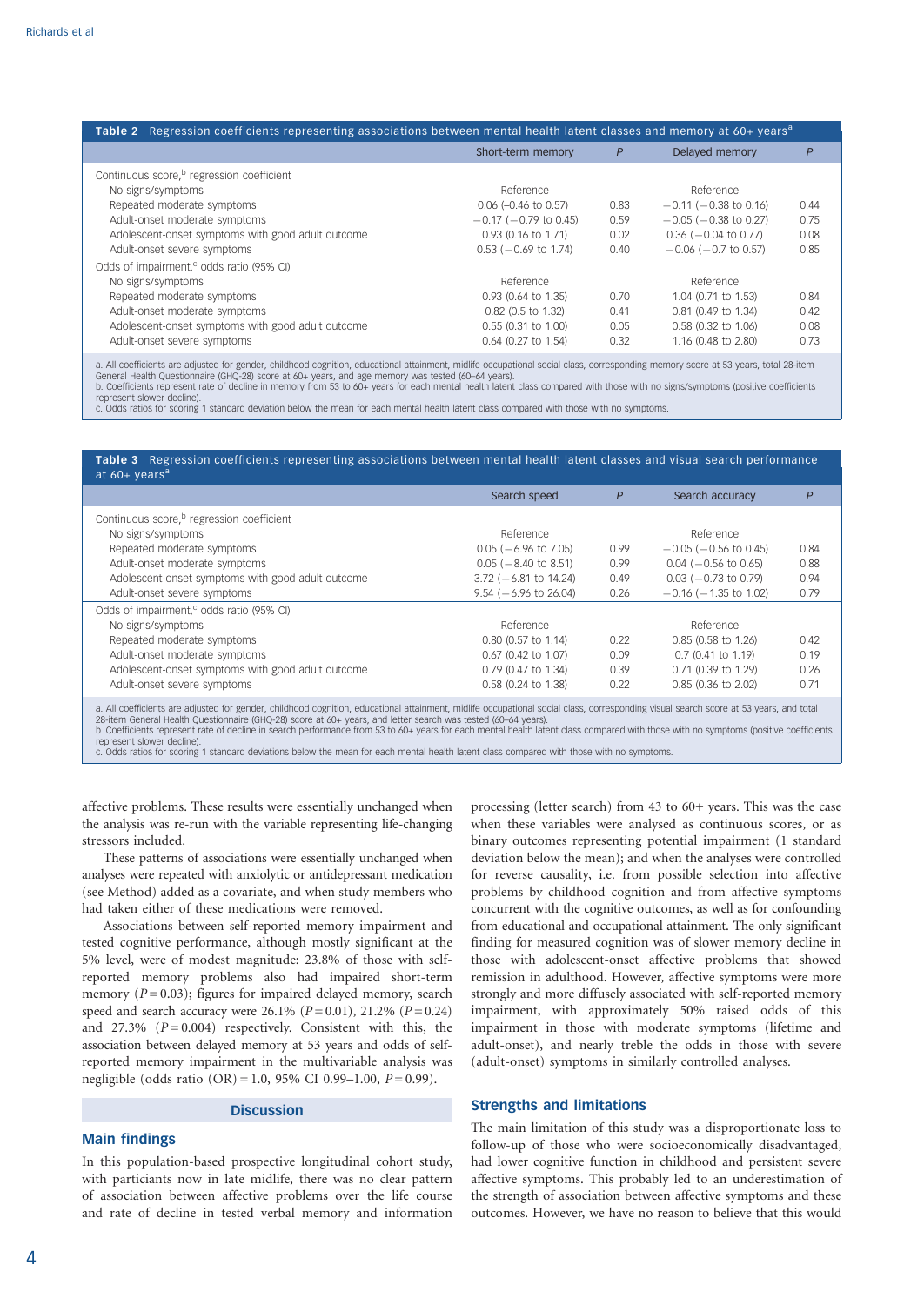|                                                   | Self-reported memory<br>impairment, $n$ $%$ | Self-reported memory<br>problems, OR (95% CI) |       |
|---------------------------------------------------|---------------------------------------------|-----------------------------------------------|-------|
| No signs/symptoms                                 | 103 (13.9)                                  | Reference                                     |       |
| Repeated moderate symptoms                        | 109 (23.4)                                  | $1.4(1.02 - 1.92)$                            | 0.04  |
| Adult-onset moderate symptoms                     | 68 (26.0)                                   | $1.68(1.16 - 2.42)$                           | 0.006 |
| Adolescent-onset symptoms with good adult outcome | 18(12.7)                                    | $0.82(0.48 - 1.42)$                           | 0.48  |
| Adult-onset severe symptoms                       | 28 (49.1)                                   | $2.98(1.6 - 5.51)$                            | 0.001 |

have altered the pattern of associations observed, including the differential pattern of association with measured cognition and self-reported cognitive impairment. Nevertheless, the number of participants with persistent severe mental symptoms was too small for inclusion in these analyses after selection for non-missing data. Thus, we cannot rule out the possibility that the lack of an association for lifetime symptoms was a type II error arising from low power to demonstrate a dose–response effect with respect to symptom severity.

Against these limitations, important strengths should be emphasised. First, the NSHD is a prospective life-course study drawn from the general UK population. Second, a lifetime mental health phenotype was derived from measures in adolescence and adulthood, which is more robust and less prone to measurement error than information at a single time point, and which more accurately captures the population heterogeneity of symptom profiles over the life course.<sup>7</sup> Third, as noted, a range of potential confounders were available, including childhood cognitive function, as well as educational and occupational attainment.

#### **Implications**

With these strengths and weaknesses in mind, how might these findings be understood? Evidence suggests that depression is associated with dementia, particularly Alzheimer's disease and vascular dementia.<sup>1</sup> On this basis it might be argued that an inverse association between affective symptoms and cognitive test scores was not observed in NSHD because study members were still relatively young, and that associations will be more likely in this cohort in older age, when cognitive decline is more marked and clinical outcomes are more frequent. Yet it is clear that many neurodegenerative diseases have a long preclinical phase, during which molecular pathology progressively accumulates; we might therefore have expected evidence of associations between lifetime affective symptoms and subtle cognitive impairment or decline in a cohort that is now old enough to be at risk of neurodegeneration.<sup>31</sup> This might be consistent with a large systematic review that suggests lower volume of the hippocampus, an important neural substrate for memory and a primary sight for neurodegeneration in Alzheimer's disease, in people who are depressed in midlife and earlier,<sup>32</sup> with additional evidence of reversal of this reduction with antidepressant treatment.<sup>33</sup> However, the implications of these subtle changes for cognitive function are unclear. Indeed, if anything there was evidence of a non-significant trend for lower odds of impaired cognitive function in those with affective symptoms in the present study. This 'protective' effect was most clearly observed in those with adolescent-onset affective problems with good adult outcome, who had significantly better short-term memory than those without symptoms. However, this needs to be replicated and further investigated before the interesting possibility that this mental health profile reflects a process of resilience can be taken seriously.

In striking contrast, affective symptoms were clearly associated with self-reported memory impairment. This is consistent with previous studies showing that emotional status is a better predictor of subjective memory than objective cognitive performance, whether measured by symptom checklist<sup>16</sup> or by personality traits.<sup>17,18</sup> This suggests that self-reported memory complaints are more a part of the symptomatology of common mental disorder than an essential part of an amnestic syndrome; and that presence of these complaints as a requirement for ascertaining mild cognitive impairment $^{34}$  may lead to some degree of misclassification of this syndrome. Notably, we did not find that significant adverse life events accounted for associations between affective symptoms and self-reported memory problems, possibly suggesting that this association reflects a long-standing common trait. A further clinical implication of this study is that people with self-reported memory problems should be carefully reviewed for anxiety and depression. Continued follow-up of this cohort will determine whether or not an association between persistent affective problems and measured memory impairment emerges in old age.

M. Richards, PhD, MRC Unit for Lifelong Health and Ageing, University College London; J. H. Barnett, PhD, Department of Psychiatry, University of Cambridge, and Cambridge Cognition Ltd, Cambridge; M. K. Xu, PhD, Department of Psychiatry, University of Cambridge, Cambridge; **T. J. Croudace**, PhD, Department of Health<br>Sciences and Hull York Medical School, University of York, York; **D. Gaysina**, PhD, School of Psychology, University of Sussex, Falmer; D. Kuh, PhD, MRC Unit for Lifelong Health and Ageing, University College London; P. B. Jones, MD, PhD, Department of Psychiatry, University of Cambridge, Cambridge, UK, and the MRC National Survey of Health and Development scientific and data collection team

Correspondence: Marcus Richards, MRC Unit for Lifelong Health and Ageing, 33 Bedford Place, London WC1B 5JU, UK. Email: m.richards@nshd.mrc.ac.uk

First received 8 Mar 2013, final revision 24 Jun 2013, accepted 5 Sep 2013

#### Funding

This study was sponsored by Wellcome Trust grant 088869/B/09/Z, the UK MRC and the UK Department of Health (National Institute for Health Research).

#### Acknowledgements

The authors are grateful to NSHD study members who took part in this latest data collection for their continuing support. We thank members of the NSHD scientific and data collection team at the following centers: MRC Unit for Lifelong Health and Ageing, University College London; Wellcome Trust (WT) Clinical Research Facility (CRF) Manchester; WTCRF at the Western General Hospital in Edinburgh; WTCRF at University Hospital Birmingham; WTCRF at University College London Hospital; CRF at the University Hospital of Wales; CRF and Twin Research Unit at St Thomas' Hospital London; NatCen.

#### References

da Silva J, Goncalves-Pereira M, Xavier M, Mukaetova-Ladinska EB. Affective disorders and risk of developing dementia: systematic review. Br J Psychiatry 2013; 202: 177–86.